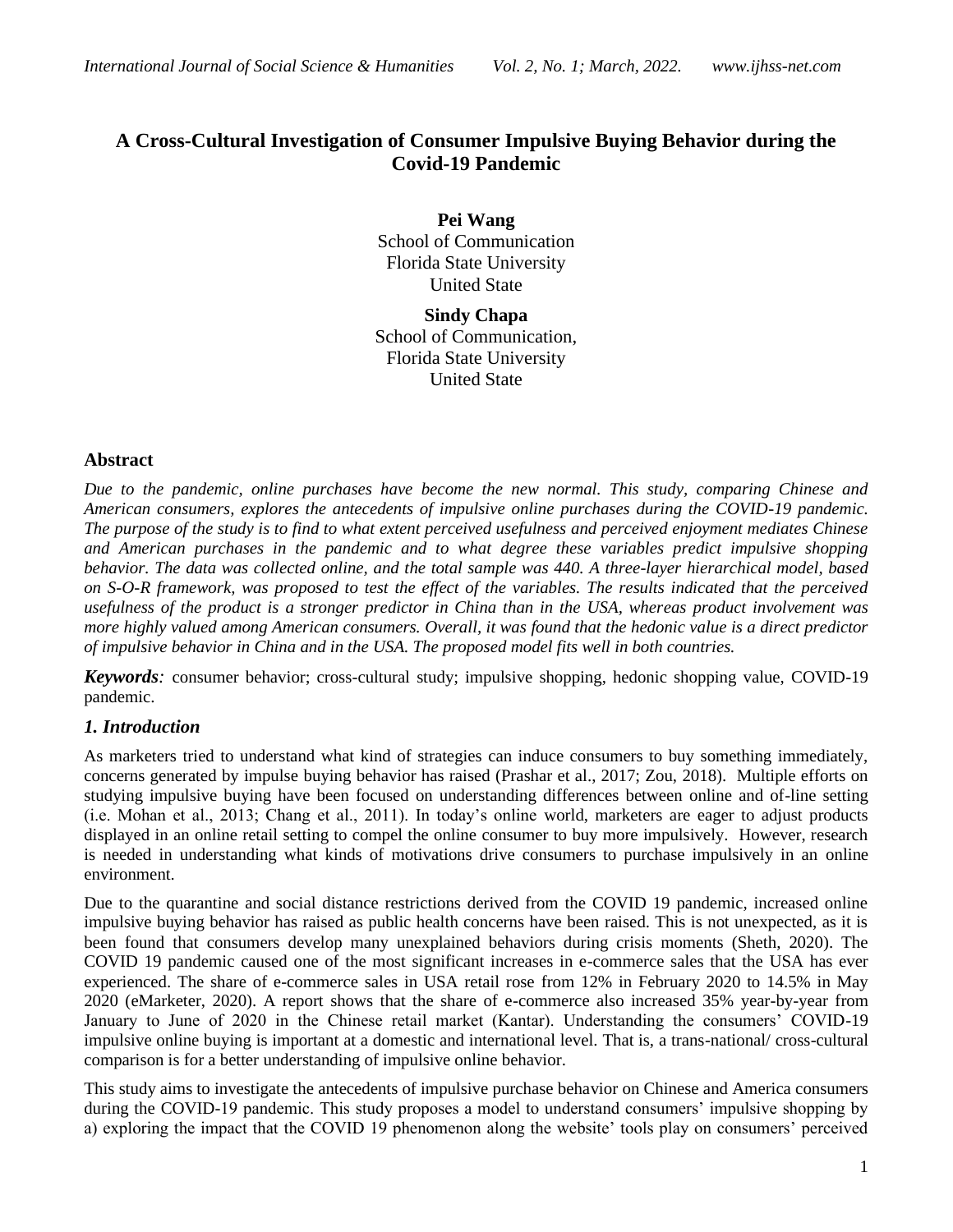usefulness, enjoyment, and easy to use b) and how these variables in turn, affect the relationship between product involvement, and hedonic values on the consumers' urge to buy products online.

# *2. Literature Review, Theory and Hypotheses Development*

This study uses the stimulus-organism-response (S-O-R) framework to identify the stimuli affecting impulsive behavior. The S-O-R, derived from environmental psychology, is adapted in this study to model the antecedents of impulsive purchase behavior on Chinese and America consumers. The framework is based on work by Mehrabian and Russell (1974), who stated that environmental stimuli will lead to certain, mostly emotional, reactions which are defined here as the organism component in the S-O-R framework. This is a three-part conceptualization, which enables the creation of predictive models in the consumer decision-making process of online environments (i.e., Eroglu et al., 2001; Adelaar et al., 2003). Eroglu et al. (2001) applied the S-O-R framework to the online shopping problem, believing stimuli lead to cognitive reactions. Parboteeah et al. (2009) recommends the use of the S-O-R model to investigate impulsive purchasing behaviors across product categories. Parboteeah et al. (2016) developed their research, to investigate the online impulsive purchase of certain categories - wine products. Likewise, during the COVID-19 pandemic, a recent study applied this model to investigate unusual purchasing behavior while used information overload as stimuli (Laato et al., 2020).

## **2.1 Impulse Buying Behavior**

Impulse buying is typically considered simply as unplanned buying behaviors. Piron (1991) defined impulse buying behavior as "a purchase that is unplanned, the result of an exposure to a stimulus, and decided on the spot" (p. 512). The more researchers started to study impulse buying in the 1960s, the more definitions were identified. Impulse buying was defined by Beatty & Ferrell (1998) as "a sudden and immediate purchase with no preshopping intentions either to buy the specific product category or to fulfill a specific buying task". Impulse purchasing behaviors usually happen after consumers have an urge to buy something without a lot of consideration, it usually happens spontaneously (i.e. it is 'impulsive'). The consumer decision process not only takes place in an in-store shopping environment but also takes place in an online shopping environment, this framework can be used for online impulse purchasing. Thus, impulse buying can be categorized as the "behavioral response" part in the S-O-R framework since consumers will have responses after they receive a stimulus in a purchase process.

# **2.1.1 Impulsive Buying in China**

In relation to impulsive buying in China, Yu & Bastin (2010) confirmed the latter is closely associated with some emotions (e.g., fun, novelty, and praise from others) originally from hedonic shopping value among Chinese consumers. Recent studies discussed impulsive buying under emergency and crisis situations, such as that of COVID-19. For instance, a study revealed that the severity of a pandemic positively affects Chinese's impulsive consumption (Li et al., 2020). Similarly, Xiao et al. (2020) investigated that daily perceived uncertainty on COVID-19 affected daily information overload, which in turn, stimulated daily information anxiety, ultimately determining the daily impulsive buying. Xiao et al.'s (2020) claimed the mediating role of daily information overload and daily information produce anxiety, and in turn increased impulsive behavior.

# **2.1.2 Impulsive Buying in US**

The literature on impulsive buying states that hedonic motivation moderated the relationship between social characteristics of the retail environment and Americans' positive emotional responses among American consumers (Chang et al., 2011). Wells and colleagues (2011) analyzed the effect of website attributes on the urge to buy impulsively and proposed that e-commerce companies should put many efforts into designing their web sites as these can predict consumer behavior. In addition, Zhang, and colleagues (2006) argued that impulsiveness had a positive effect on consumers' online shopping intention, and they recommend urged strategic use of impulsiveness for e-businesses to stimulate consumers' intention to purchase online.

# **2.2 Responses to Pandemic Cues**

Research on the effect of pandemics focuses on preventive health behavior, not consumer behaviors (Laato eta al., 2020). Yet, this unique and unexpected situation demands a careful examination on how the communication tools affect consumer behaviors cross-culturally. In the communication context, a cue is a signal, or a sign given to the audience or consumers. Laato and colleagues (2020) documented an unusual purchasing behavior in March 2020 globally, and stated it was due to quarantine preparations. The preparation for the quarantine was in this case the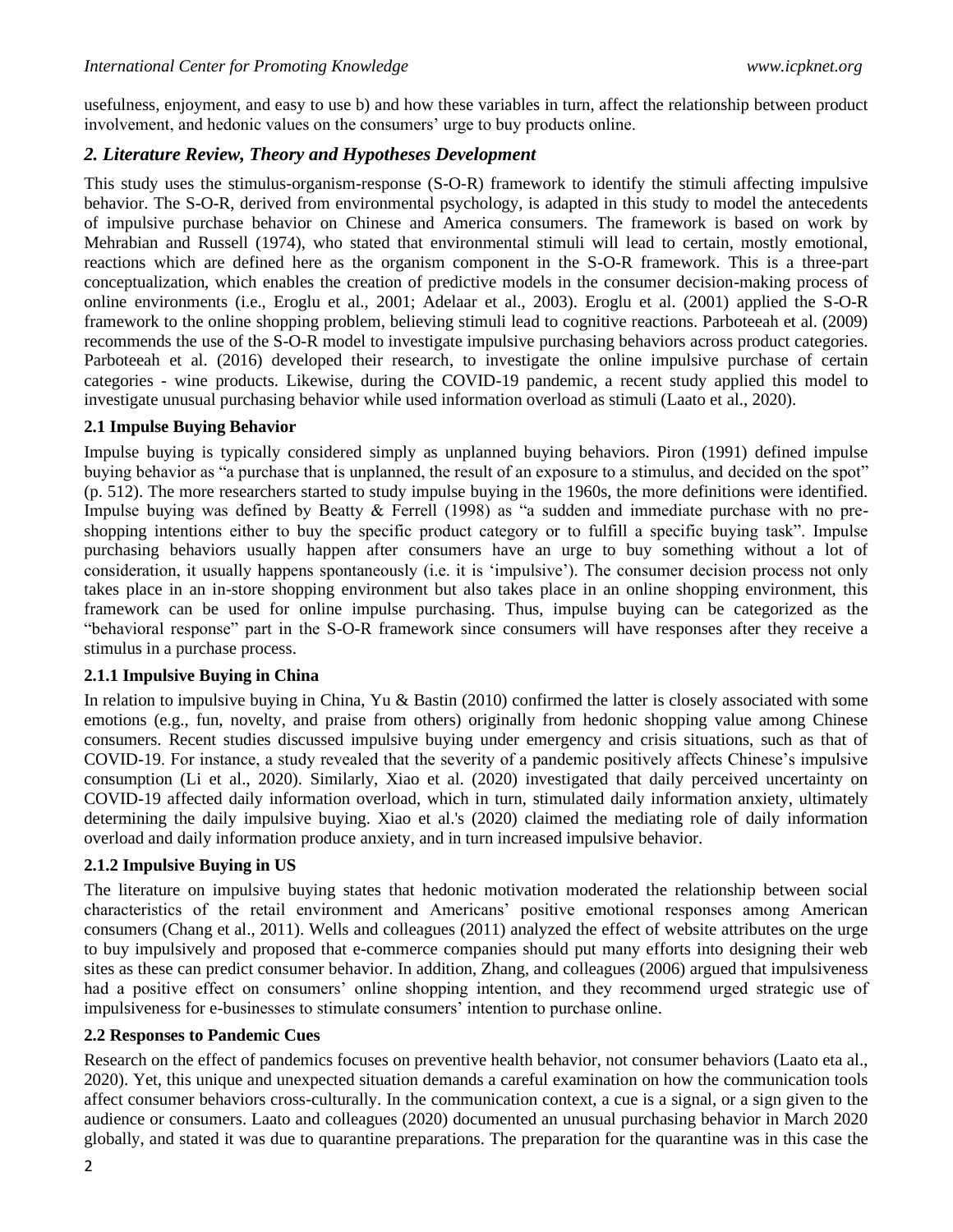pandemic cue sent to consumers. That is, if a consumer engages on an activity because of the pandemic, it can be said it was due to a pandemic cue.

According to the S-O-R model (Parboteeah et al. 2016), there are relevant cues (high and low) representing the marketing stimuli that affect consumer behavior. In the context of the global outbreak, the perceived pandemic cue represents an essential predictor that led consumers to cognitive and affective reactions, as suggested in the S-O-R model. Therefore, the pandemic cues are included in the conceptual model an essential cue predicting impulsive behavior. See Figure 1.

# **2.3 The Impact of COVID-19 on Enjoyment, Usefulness, and Hedonic Values**

The theory of acceptance model (TAM) has supported the assertion that perceived usefulness, perceived enjoyment, and perceived easy to use are key predictor of the intention to behave (Kwasi & Salam, 2004). Most studies on online shopping behavior support the contention that perceived usefulness, perceived enjoyment, and perceived ease of navigation are key determinants on impulsive behavior (e.i., Ramayah & Ignatius 2005; Davis et al.,1989). Likewise, the hedonic value regarding online purchase behavior has been found to be key a determinant explaining impulsiveness (Ramanathan et al., 2006; Chung et al., 2017). In the proposed research model (Figure 1), pandemic cues act as stimuli to test relationships with perceived usefulness, perceived enjoyment, and hedonic shopping value. Therefore, based on the S-O-R model, TAM theory and previous premises, the following hypothesis is proposed:

**H1**: Pandemic cues (PC) will have a significant effect on (a) perceived usefulness (PU), (b) perceived enjoyment (PE), and (c) hedonic shopping value (HSV).

## **2.4 Online Communication Stimuli: Easy to Use and Website Appearance**

According to the Eroglu and colleagues (2001), the website characteristics on a consumer's impulsive purchase behavior can also serve as elements of stimuli that lead to cognitive and affective reactions. Based on the S-O-R model, the high task-relevant cues, existing in the utilitarian aspects of the website, includes ease of navigation (Bauer, et al. 2002), website security (Zhang & Von Dran, 2001–2002), download delay (Palmer, 2002), among others. As one of the low task relevant cues identified in the literature is the website appearance (Van der Heijden et al., 2003), which includes colors, music, and font (Eroglu et al., 2001). This model chose ease of navigation to represent high-task relevant cues and website appearance to represent low-task relevant cues. Both variables have been found to have a positive influence on usefulness and hedonic aspects of impulse buying (Parboteeah et al., 2016). Thus, the following hypothesis is proposed:

**H2**: Ease of navigation (EV) will positively affect (a) perceived usefulness (PU), (b) perceived enjoyment (PE) and (c) hedonic shopping value (HSV).

**H3**: Website appearance (WA) will positively affect (a) perceived usefulness (PU) and (b) perceived enjoyment (PE) (c) hedonic shopping value (HSV).

### **2.5 Product Involvement**

Product involvement is typically defined as a consumer's enduring perceptions of a product based on inherent needs, values, and interests (Zaichkowsky, 1985; Mittal, 1995). Product involvement had been used as one of several explanatory variables in consumer behavioral studies (Dholakia, 1998). Li (2019) did an experiment to found that the level of product involvement directly affects perceived usefulness, such as perceived usefulness of product information. Juhl and Poulsen (2000) found that perceived shopping enjoyment can better explain the impact of product involvement than other cognitive factors.

The level of product involvement affects cognitive and behavioral processes; in other words, the involvement can be cognitive or effective during the consumer choice process (i.e., Chakravarti & Janiszewski, 2003). Previous researchers have also found that product involvement has a direct influence on product value and plays a moderating role in the paths between hedonic value and customer satisfaction (Lai & Chen, 2011). Therefore, the current study predicts that product involvement may cause varying effects on perceived usefulness and enjoyment, and hedonic shopping value. Thus, the following hypothesis is proposed:

**H4**: Product involvement (PI) will positively affect (a) perceived usefulness (PU), (b) perceived enjoyment (PE), and (c) hedonic shopping value (HSV).

### **2.6 Perceived Enjoyment and Perceived Usefulness**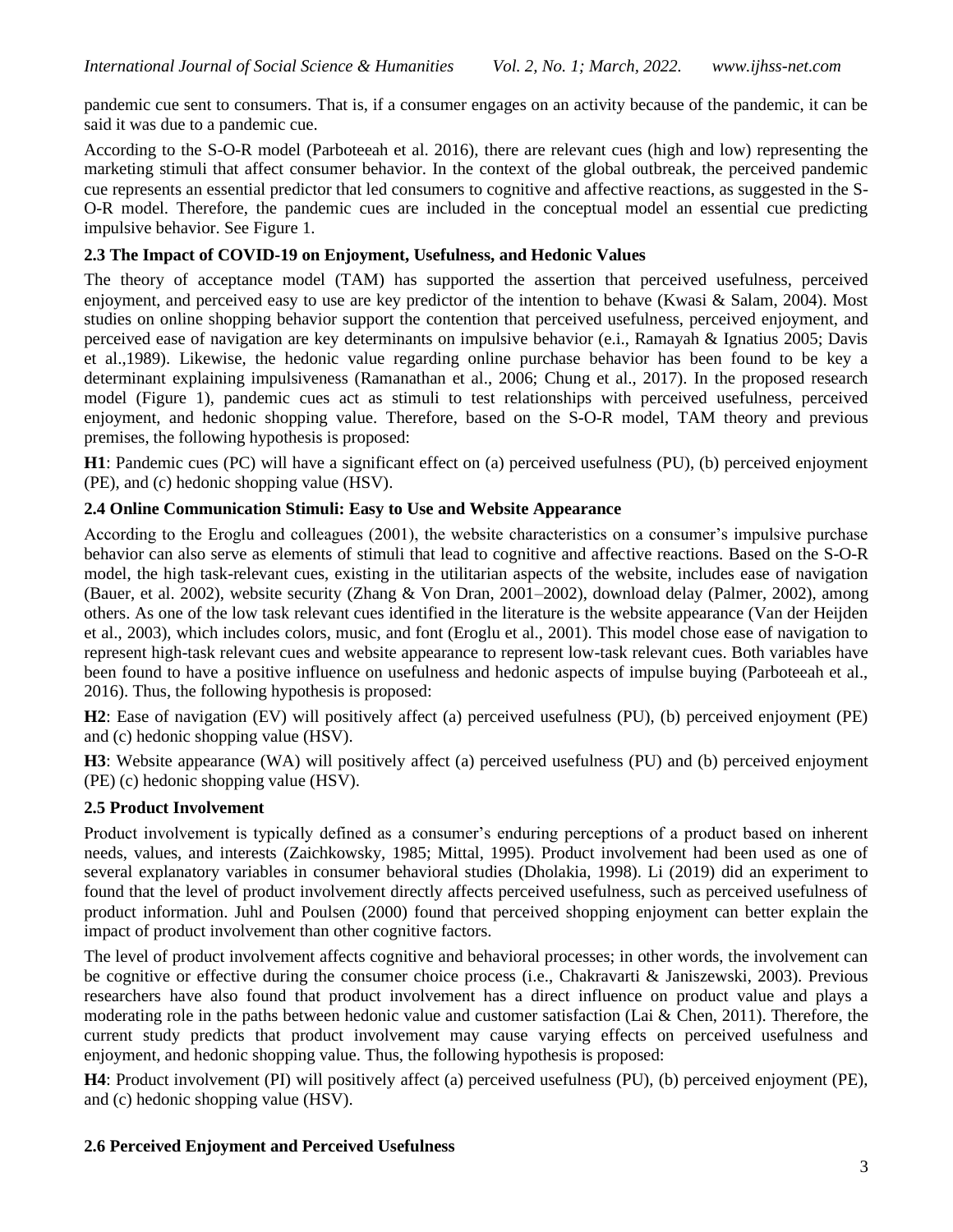There are extensive studies concentrated on the interplay between cognition and affect (Shiv & Fedorikhin, 1999). Holbrook and Batra (1987) stated that cognition influences affect, then ultimately determines behavior. In integrated marketing, this definition can be used on consumer behavioral studies, such as on impulsive buying behavior. Parboteeah and colleagues (2009) concluded that there should be an interaction between perceived usefulness and perceived enjoyment to certain stimuli. They propose this relationship should be positive which will increase the enjoyment factor of online impulse buying. Thus, the following hypothesis is proposed:

**H5**: Perceived usefulness (PU) will positively affect perceived enjoyment (PE).

# **2.7 Hedonic Shopping Value**

Hedonic shopping value (HSV) is an experiential, emotional, and irrational value. Consumers who seek hedonic shopping value have positive emotions when they are shopping (Babin et al.,1994). Kim and Eastin (2011) stated HSV is more effective than utilitarian shopping value because the former is linked to pleasure and entertainment. Shukla and Babin (2013) discussed consumers who are more likely to purchase in a new system often shop for fun. It is the same in online shopping environments because there are no time and location limitations, which results in consumers being more likely to make unplanned purchases, such as impulsive buying (LaRose, 2011). Thus, it is proposed HSV will significantly affect perceived enjoyment.

**H6**: Hedonic shopping values (HSV) will have a significant effect on perceived enjoyment (PE).

## **2.8 Urge to Buy Impulsively**

According to S-O-R framework, an individual's emotional response to the environment will determine their behavior (Mehrabian & Russell, 1974). In other words, a consumer will change his or her decision when they receive affective reactions. The extant literature on impulse buying indicates hedonic shopping values has a direct effect on consumer impulse buying behaviors (Kukar-Kinney et al., 2015). Affective reactions have been stated to positively affect the urge to buy impulsively; this relationship was replicated in traditional shopping contexts (Beatty & Ferrell, 1998), as well as in online impulse buying (Adelaar et al., 2003; Parboteeah et al., 2009; Parboteeah et al. 2016). Thus, based on the work by Parboteeah and colleagues (2016), the following hypothesis are proposed:

**H7**: Hedonic Shopping Values (HSV) will positively affect the urge to buy impulsively.

**H8**: Perceived enjoyment (PE) will positively affect the urge to buy impulsively.

### **2.9 Cross-cultural Comparisons**

A cross-culture comparison in consumer behavior is increasingly essential for online business world. The literature claims that significant differences can be found between Chinese and American consumers (e.i., Mazaheri et al., 2011; Talor et al., 1997). Similarly, it has been claimed consumers with different cultures would be motivated by various values whenever in the online or the instore decision-making process (i.e., Mazaheri et al., 2011). Hofstede's (2005) framework of culture is usually employed to understand the role of cultural values on attitudes and behavior. He defines culture as "the collective programming of the mind which distinguishes the members of one group or category of people from another" (Hofstede, 2005, p. 6). Hofstede defines five dimensions of cross-cultural distinction: power distance, masculinity, or femininity, long-term or short-term orientation, uncertainty avoidance, and individualism or collectivism. China and the United States obtain different scores in these five dimensions (Hofstede et al., 2005). While Americans score higher in their levels of indulgence, short-term orientation, and values related with short and impulsive buying decision, Chinese consumers rate higher in restrain and long-term orientation. Considering their differences, a question is raised in this study:

**RQ1:** Is the American consumers' impulsive purchasing behavior different from Chinese consumers during the COVID-19 pandemic?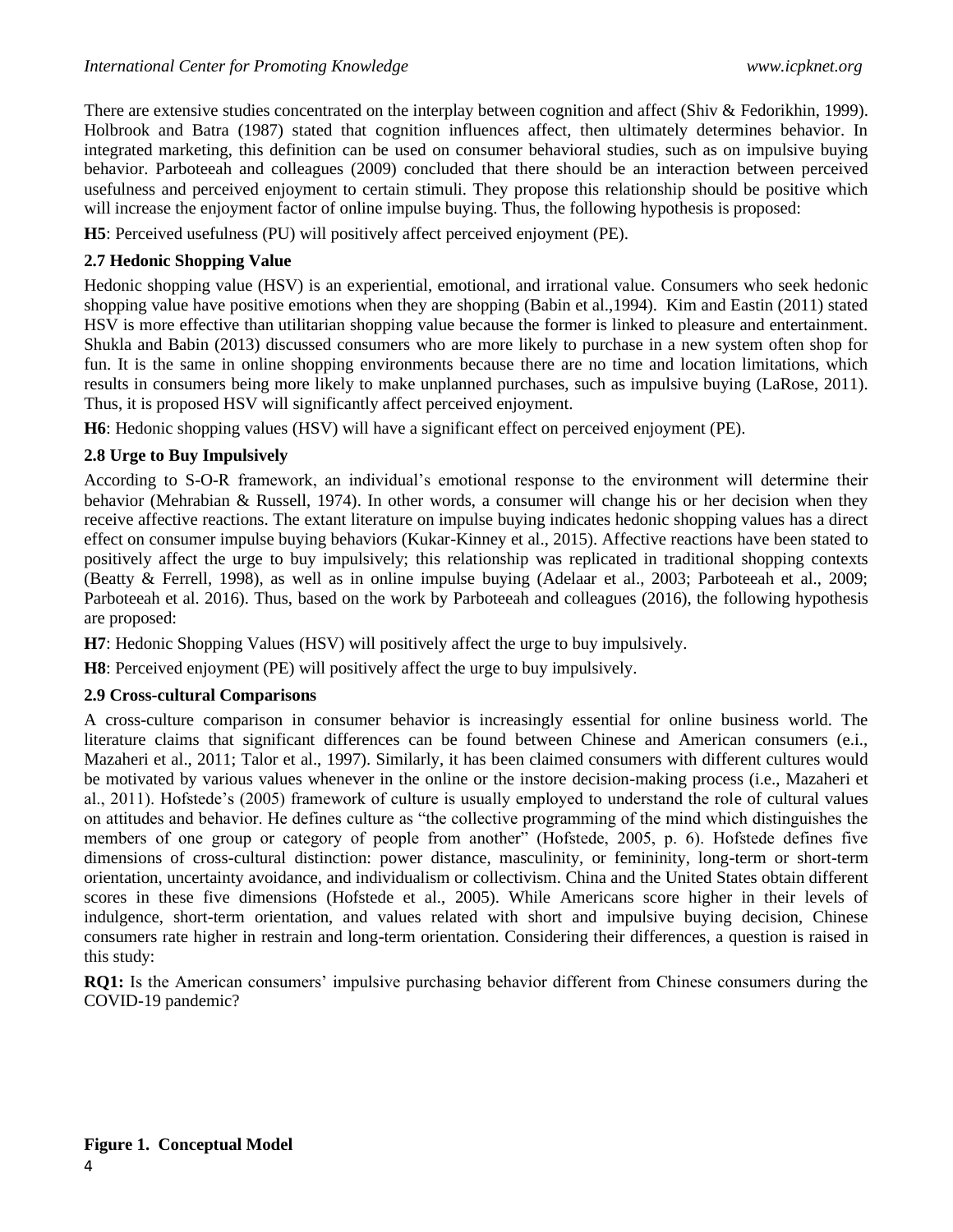

# *3. Research Design and Methodology*

## **3.1 Sample and Data Collection**

A two-step process was design for this study. First, a focus group was conducted to identify the item selection for the "pandemic cues" measure. Then, an online survey created in English and Mandarin was administered using convenience samples. The Mandarin survey was back translated to English for validation purposes. A total sample of 440 was collected from July to September 2020. The sample was composed of 208 Americans and 232 Chinese. Of these, most respondents are between the ages of 18 and 25 in the USA (96.2%), and between 25 and 40 in China (50.53%). In the USA and China, respectively, 98.6 and 53.9 percent of the respondents were women.

## **3.2 Measurements**

The constructs used to measure the variables proposed in the conceptual model were adapted from already developed and validated scales. Taylor and colleagues' (2010) task-relevant cues scale were adapted to measure the perceived ease of navigation (6-item) and appearance of the website (7-item). The hedonic shopping value was measured using a 7-item scale adapted from Babin and colleagues, (1994) and Griffin and colleagues, (2000). Product Involvement was measured using the Zaichkowsky's (1994) 10- item scale. Perceived usefulness was measured by adapting the 4-item scale from Davis and colleagues, (1989). Perceived enjoyment was measured by using a 3-item scale adapted by Chang & Cheung (2001). A 3-item scale measuring purchase impulsivity was adapted from Rook & Fisher (1995). A 7-point Likert scale was used to measure all the variables mentioned above. A scale to measure the presence of the pandemic cue on consumers' purchases was created for this study; a 3-item construct using a 7-point Likert scale was developed and tested. Finally, the demographics questions were included as well.

# *4. Data Analysis and Results*

### **4.1 Measures Validation**

Given the scales adapted for this study were created in English and translated to Mandarin, there was a need to perform an Exploratory Factor Analysis as well as a Confirmatory Factor Analysis for validation purposes. First, following the Fornell and Larcker (1981) criteria, items with cross-loading and low loading were deleted. Cronbach's alphas were run to test reliability. Overall, the results revealed the reliability levels were above the recommended level of 0.7 (Nunnally & Bernstein, 1994). See the results in Table 1.

|                                                                                    | Item    | Cronbach's |
|------------------------------------------------------------------------------------|---------|------------|
| Item                                                                               | Loading | $\alpha$   |
| Factor 1: Pandemia cues (self-developed)                                           |         | 0.852      |
| I bought the product(s) listed above because of the COVID-19 pandemic.             | 0.897   |            |
| I bought the product(s) listed above primarily because of the COVID-19 pandemic.   |         |            |
| I would not have bought the product(s) listed above if it was not for the COVID-19 | 0.933   |            |
| pandemic.                                                                          |         |            |
|                                                                                    | 0.803   |            |
| Factor 2: Ease of navigation (adapted Taylor et al., 2010)                         |         | 0.934      |

### **Table 1: EFA Standardized loadings and reliability coefficients for each construct.**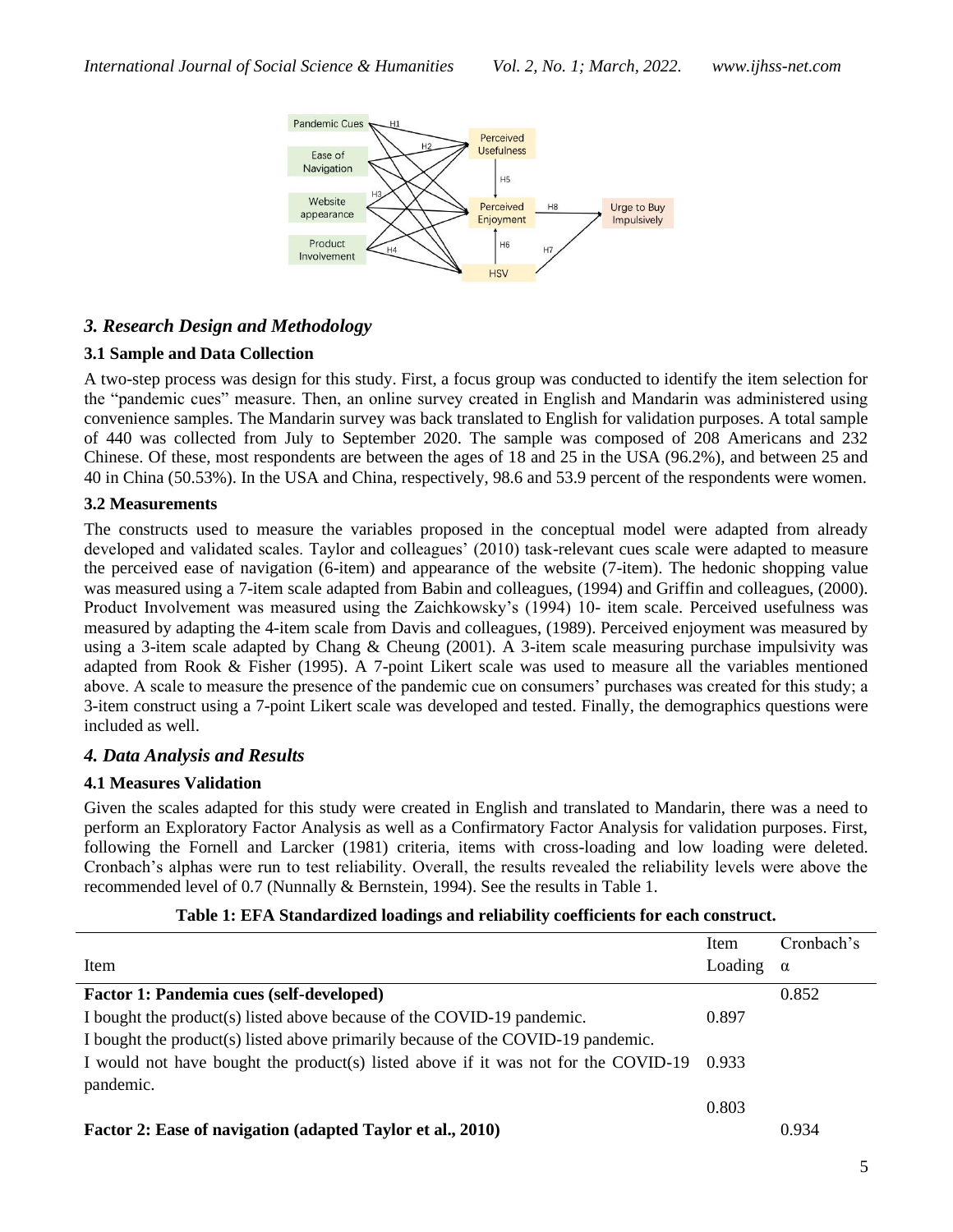| Navigating these web pages where I purchased the item mentioned above was easy for                                     | 0.838 |       |
|------------------------------------------------------------------------------------------------------------------------|-------|-------|
| me.                                                                                                                    |       |       |
| I found that my interaction with the website where I purchased the item was clear and<br>understandable.               | 0.893 |       |
| It is easy for me to become skillful at navigating the pages of this website where I                                   | 0.880 |       |
| purchased the item.                                                                                                    |       |       |
| Overall, I find the pages where I purchased the item easy to navigate.                                                 | 0.899 |       |
| It was pleasant to follow the overall flow of the website where I purchased the item.                                  | 0.853 |       |
| It is pleasant to follow and use the menu structure of the site where I purchased the                                  |       |       |
| item.                                                                                                                  | 0.842 |       |
| Factor 3: Website appearance (adapted Taylor et al., 2010)                                                             |       |       |
| The shopping site where I purchased the item was visually pleasing.                                                    | 0.856 | 0.938 |
| The shopping site where I purchased the item displayed visually pleasing design.                                       | 0.879 |       |
| The shopping site where I purchased the item was visually appealing.                                                   |       |       |
| The images and typographies used in the shopping sites where I purchased the item                                      | 0.914 |       |
| were stylish.                                                                                                          | 0.841 |       |
| The overall atmosphere and screen displays of the shopping sites where I purchased the                                 |       |       |
| item were well coordinated.                                                                                            | 0.881 |       |
| It was pleasant to see the provided information on each screen of the shopping site                                    |       |       |
| where I purchased the item.                                                                                            | 0.842 |       |
| Factor 4: Product involvement (adapted Zaichkowsky, 1994)                                                              |       | 0.874 |
| To me, the product(s) I purchased online is interesting.                                                               | 0.816 |       |
| To me, the product(s) I purchased online is exciting.                                                                  | 0.845 |       |
| To me, the product(s) I purchased online is appealing.                                                                 | 0.897 |       |
| To me, the product(s) I purchased online is fascinating.                                                               | 0.855 |       |
| Factor 5: Hedonic shopping value (adapted Babin et al., 1994; Griffin et al., 2000)                                    |       | 0.874 |
| This online shopping experience was truly a joy during this hard time.                                                 | 0.762 |       |
| I shopped online not because I had to, but because I wanted to.                                                        | 0.621 |       |
|                                                                                                                        |       |       |
| Compared to other things I could have done, the time spent online shopping was truly<br>enjoyable.                     | 0.844 |       |
| I enjoyed the online shopping for its own sake, not just for the items I may have                                      | 0.836 |       |
| purchased.                                                                                                             |       |       |
| During my online shopping, I felt the excitement of the hunt.                                                          | 0.87  |       |
| While I was online shopping, I felt a sense of adventure.                                                              | 0.773 |       |
| Factor 6: Perceived usefulness (adapted Davis et al., 1989)                                                            |       | 0.883 |
| Using the these product(s) I purchased online, I can improve my performance in life<br>during the COVID-19 pandemic.   | 0.876 |       |
| Using the these product(s) I purchased online, I can increase my productivity during the                               | 0.847 |       |
| COVID-19 pandemic.                                                                                                     |       |       |
| Using the these product(s) I purchased online, I can enhance my effectiveness in daily                                 | 0.904 |       |
| life during the COVID-19 pandemic.<br>I would find product(s) I purchased online useful in my life during the COVID-19 | 0.817 |       |
| pandemic.                                                                                                              |       |       |
| Factor 7: Perceived enjoyment (adapted Chang & Cheung, 2001)                                                           |       | 0.907 |
| My interaction with the product(s) purchased online during the COVID-19 pandemic is                                    | 0.924 |       |
| enjoyable.                                                                                                             |       |       |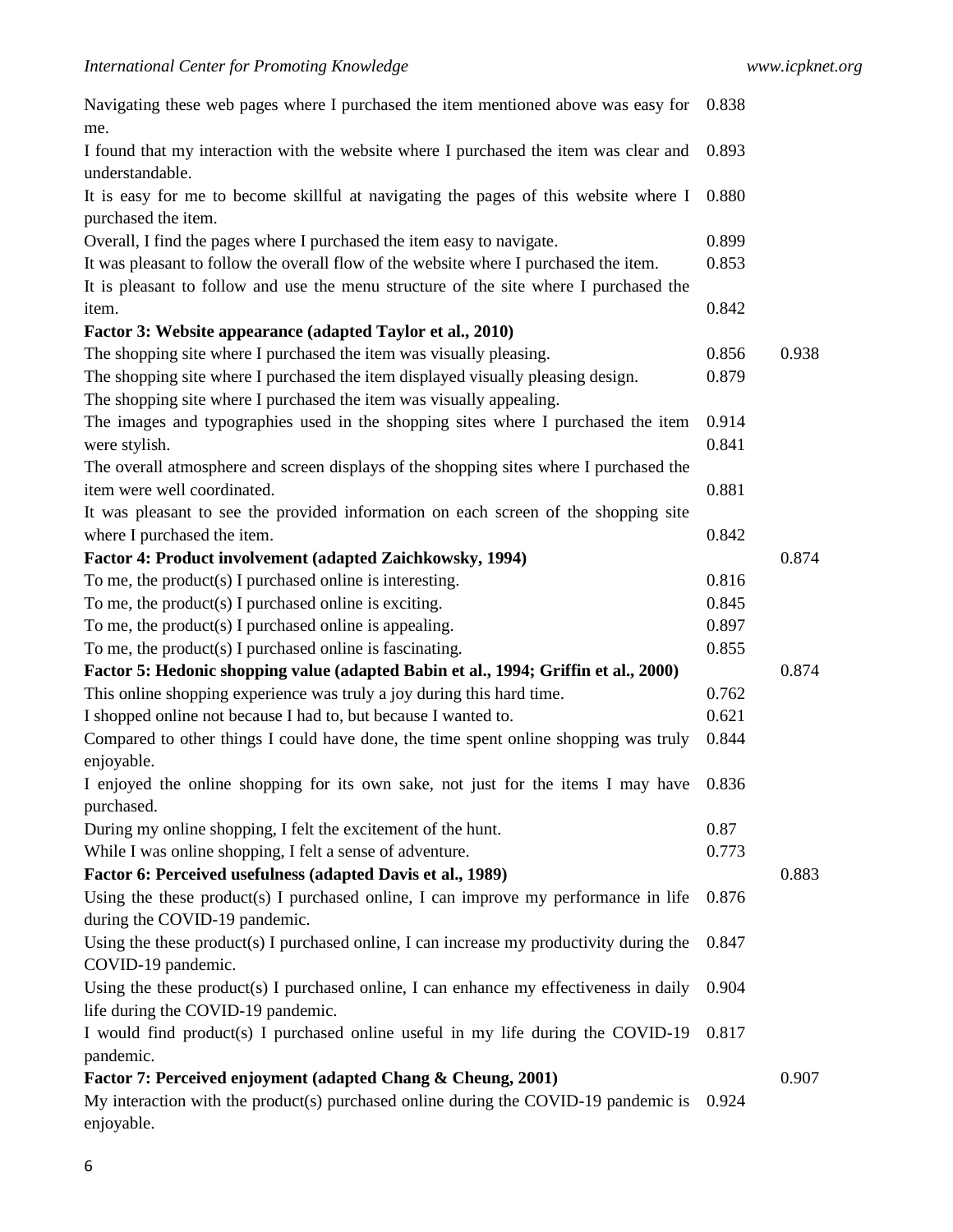My interaction with product(s) purchased online during the COVID-19 pandemic is 0.914 exciting.

My interaction with product(s) purchased online during the COVID-19 pandemic is 0.919 pleasant.

| Factor 7: Urge to buy impulsively (adapted Rook & Fisher, 1995)                            |  |  |  |  |  |
|--------------------------------------------------------------------------------------------|--|--|--|--|--|
| During the COVID-19 pandemic, I had the urge to purchase items other than or in 0.921      |  |  |  |  |  |
| addition to my specific shopping goal.                                                     |  |  |  |  |  |
| During the COVID-19 pandemic, I had a desire to buy items that did not pertain to my 0.945 |  |  |  |  |  |
| specific shopping goal.                                                                    |  |  |  |  |  |
| During the COVID-19 pandemic, I had the inclination to purchase items outside my 0.942     |  |  |  |  |  |
| specific shopping goal.                                                                    |  |  |  |  |  |

For convergent validity, the average variance extracted (AVE) by each variable was confirmed. All variables satisfied the criteria of 0.50. In addition, the measure for the fit of each construct were run in a confirmatory factor analysis using Structural Equation Model. Overall, the runs showed good fit index for all constructs. See Table 2 & 3.

|              | <b>AVE</b> | <b>PC</b> | EV    | WA    | PI    | <b>HSV</b> | PU    | PE    | $\mathbf{I}$ |
|--------------|------------|-----------|-------|-------|-------|------------|-------|-------|--------------|
| <b>PC</b>    | 0.687      | 0.829     |       |       |       |            |       |       |              |
| EV           | 0.696      | 0.002     | 0.834 |       |       |            |       |       |              |
| W            |            |           |       |       |       |            |       |       |              |
| $\mathbf{A}$ | 0.719      | 0.114     | 0.739 | 0.848 |       |            |       |       |              |
| PI           | 0.643      | 0.087     | 0.431 | 0.437 | 0.802 |            |       |       |              |
| <b>HS</b>    |            |           |       |       |       |            |       |       |              |
| V            | 0.554      | 0.240     | 0.408 | 0.523 | 0.643 | 0.745      |       |       |              |
| PU           | 0.661      | 0.315     | 0.288 | 0.273 | 0.261 | 0.298      | 0.813 |       |              |
| PE           | 0.767      | 0.099     | 0.553 | 0.605 | 0.719 | 0.702      | 0.477 | 0.876 |              |
| $\bf{IB}$    | 0.816      | 0.122     | 0.270 | 0.352 | 0.413 | 0.604      | 0.094 | 0.471 | 0.903        |

## **Table 2: Construct correlations and AVEs.**

**Table 3. Confirmatory factor analysis: construct validity test of variables**

| <b>Model</b> | $\gamma$ 2/df            | <b>GFI</b>      | <b>AGFI</b> | <b>RMR</b> | <b>TLI</b> | <b>CFI</b> | <b>RMSEA</b> | Cronbach's $\alpha$ |
|--------------|--------------------------|-----------------|-------------|------------|------------|------------|--------------|---------------------|
| <b>PC</b>    | $\overline{\phantom{0}}$ | $\qquad \qquad$ | -           |            |            |            |              | 0.852               |
| <b>WA</b>    | 10.18<br>3               | 0.930           | 0.838       | 0.038      | 0.939      | 0.963      | 0.145        | 0.938               |
| EV           | 30.03<br>3               | 0.832           | 0.609       | 0.066      | 0.811      | 0.887      | 0.257        | 0.934               |
| <b>PI</b>    | 3.196                    | 0.993           | 0.965       | 0.028      | 0.985      | 0.995      | 0.071        | 0.874               |
| <b>HSV</b>   | 12.13<br>2               | 0.921           | 0.794       | 0.132      | 0.878      | 0.927      | 0.159        | 0.874               |
| PU           | 12.91                    | 0.974           | 0.868       | 0.057      | 0.927      | 0.976      | 0.165        | 0.883               |
| <b>PE</b>    |                          |                 |             |            |            |            |              | 0.907               |
| IB           |                          |                 |             |            |            |            |              | 0.929               |

### **4.2 Hypotheses Testing**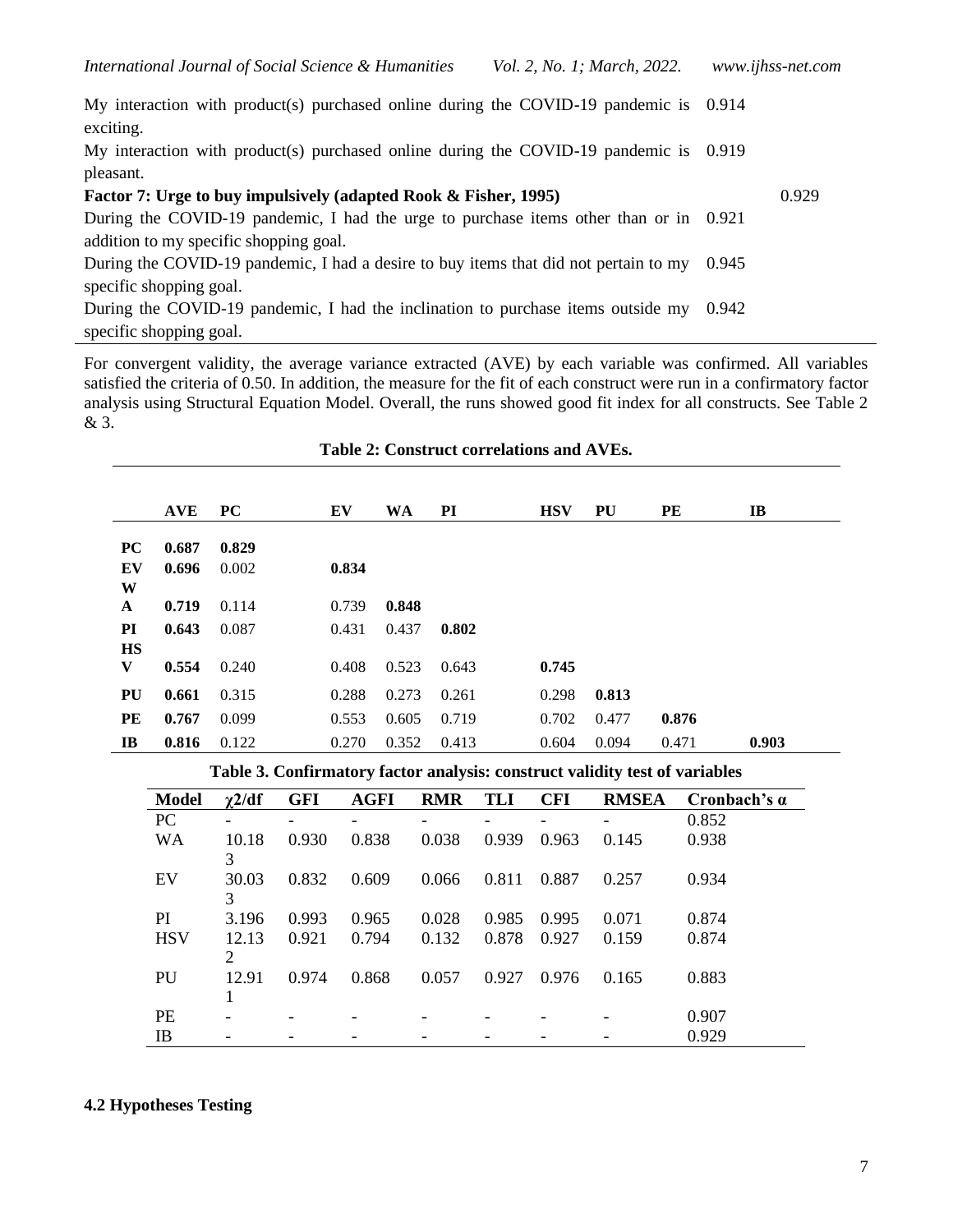#### *International Center for Promoting Knowledge www.icpknet.org*

To test the conceptual model and hypotheses, structural equation modeling (SEM) was used. The theoretical model fit indexes did not reach recommended levels:  $X2/Df = 36.687$ , Goodness of fit Index (GFI = 0.818), Comparative Fit Index (CFI =  $0.687$ ) and Tucker-Lewis Fit Index (TLI =  $0.269$ ), RMR =  $0.258$  and RMSEA with value of 0.285, were extremely low indicating the model did not correlate with expectations (Hair et al. 2016). Therefore, an alternative model was explored and tested using the modification index. The nested model proposes new relationships between ease of navigation to product involvement and website appearance, and website appearance to product involvement. The model rejects three relationships: pandemic cues to perceived enjoyment (H1b), ease of navigation to HSV (H2c), and website appearance to perceived usefulness (H3a), which coefficient paths were not significant. See Figure 2.

**Figure. 2 Proposed Model**



 **\*\*\*p** *<* **0.001. \*\*p** *<* **0.01.**

A SEM multigroup analysis was used across dependent samples to test the invariance of the American and Chinese consumers to answer the research question. Overall, the fit index for the constrained model shows a better fit than the base model. In addition, the comparative chi-squared of the unconstrained model paths show some significant differences between the American and Chinese samples, indicating invariant measures and group differences. The path coefficients indicate that, among Americans, the influence of "ease of navigation" on "usefulness ( $\beta$ = 0.153,  $p$ = 0.274), "web appearance" on "usefulness ( $\beta$ = -0.198,  $p$ = 0.108), and "enjoyment" ( $\beta$ =  $0.098$ ,  $p= 0.68$ ) are not significantly. Whereas, on Chinese consumers, the effect of "ease of navigation" on "product involvement" ( $\beta$ = 0.201, p= 0.100) was not significant.

| <b>Measure</b> | Model-<br><b>Based</b> | <b>Unconstrained</b><br><b>Chinese vs Americans</b> | Recommended<br><b>Values</b> |
|----------------|------------------------|-----------------------------------------------------|------------------------------|
| $X^2/DF$       | 2.63                   | 82.74                                               | $\leq 3$                     |
| p-value        | $p=0.002$              | < 0.001                                             |                              |
| $\Delta X^2$   | -                      | $80.11$ (p=.002)                                    | (Not Sig.)                   |
| <b>GFI</b>     | 0.947                  |                                                     | >0.90                        |
| <b>CFI</b>     | 0.986                  |                                                     | >0.90                        |
| <b>TLI</b>     | 0.967                  | 0.009                                               | >0.90                        |
| <b>NFI</b>     | 0.977                  | 0.053                                               | >0.90                        |
| <b>RMSEA</b>   | 0.061                  |                                                     | < 0.080                      |

| Table 4. Fit Indexes and Chi-Squared Comparison |  |  |
|-------------------------------------------------|--|--|
|-------------------------------------------------|--|--|

Note: Recommended values are based on Kline, R. B. (2005), Principles and Practice of Structural Equation Modeling.

**Table 5. Parameter estimates for multi group analysis with un-constrained regression weights**

|    |         | American       |       |       | Chinese              |       |          |  |
|----|---------|----------------|-------|-------|----------------------|-------|----------|--|
|    |         | Unstandardized |       | Stan- | Unstandardized       |       | Stan-    |  |
|    |         | Estimate       | SE.   |       | dardized Estimate SE |       | dardized |  |
| H1 | PC > PI | $0.149*$       | 0.059 | 0.167 | $0.158**$            | 0.030 | 0.251    |  |
|    |         |                |       |       | ∗                    |       |          |  |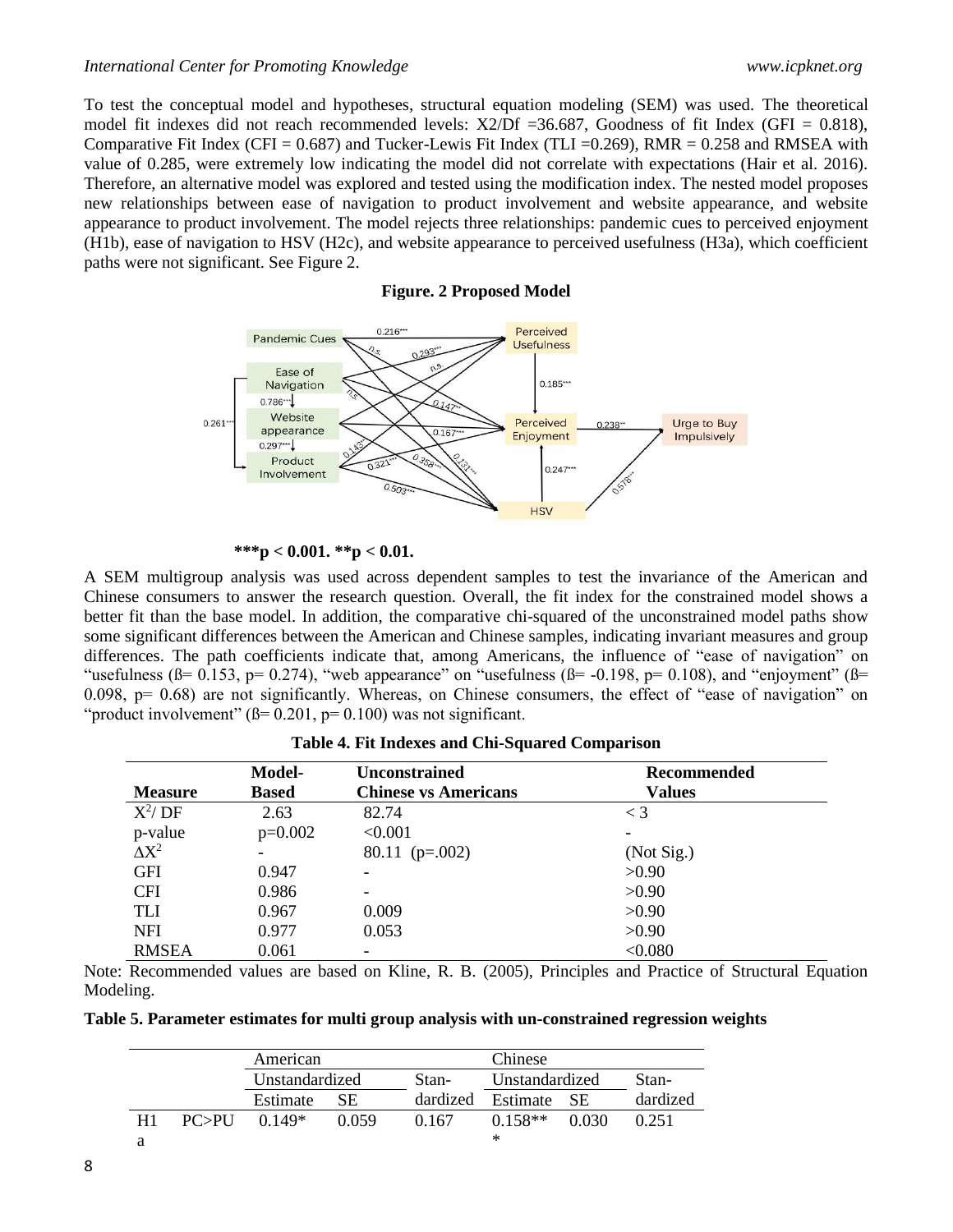| H1<br>b                        | PC>PE        |                     |       |          |                     |       |       |
|--------------------------------|--------------|---------------------|-------|----------|---------------------|-------|-------|
| H1<br>$\mathbf{C}$             | PC>HS<br>V   | $0.140**$           | 0.043 | 0.164    | $0.099**$           | 0.034 | 0.144 |
| H2<br>$\mathbf{a}$             | EN>PU        | 0.153               | 0.140 | 0.091    | $0.311**$<br>$\ast$ | 0.087 | 0.279 |
| H2<br>$\mathbf b$              | EN>PE        | 0.098               | 0.054 | 0.079    | $0.270**$<br>∗      | 0.064 | 0.229 |
| H <sub>2</sub><br>$\mathbf{C}$ | PE>HS<br>V   |                     |       |          |                     |       |       |
| H <sub>3</sub><br>a            | WA>PU        | $-0.198$            | 0.123 | $-0.136$ | $0.348**$<br>∗      | 0.087 | 0.330 |
| H <sub>3</sub><br>$\mathbf b$  | WB>PE        | $\blacksquare$      |       |          |                     |       |       |
| H <sub>3</sub><br>$\mathbf{C}$ | WB>HS<br>V   | $0.370**$<br>∗      | 0.076 | 0.266    | $0.386**$<br>*      | 0.061 | 0.335 |
| H <sub>4</sub><br>a            | PI>PU        | $0.312**$<br>$\ast$ | 0.093 | 0.242    | $0.119*$            | 0.047 | 0.131 |
| H <sub>4</sub><br>$\mathbf b$  | PI>PE        | $0.534**$<br>$\ast$ | 0.050 | 0.557    | $0.120*$            | 0.050 | 0.124 |
| H <sub>4</sub><br>$\mathbf{C}$ | PI>HSV       | $0.637**$<br>$\ast$ | 0.067 | 0.517    | $0.437**$<br>$\ast$ | 0.053 | 0.439 |
| H <sub>5</sub>                 | PU>PE        | $0.152**$<br>∗      | 0.030 | 0.204    | $0.259**$<br>∗      | 0.057 | 0.245 |
| H <sub>6</sub>                 | HSV > P<br>E | $0.174**$<br>∗      | 0.040 | 0.224    | $0.373**$<br>∗      | 0.052 | 0.386 |
| H7                             | HSV>I<br>B   | $0.541**$<br>∗      | 0.073 | 0.456    | $0.819**$<br>∗      | 0.067 | 0.625 |
| H <sub>8</sub>                 | PE>IB        |                     |       |          |                     |       |       |

\*\*\* p-value is less than 0.001; \*\* p-value is less than 0.01; \* p-value is less than 0.05

The regression weights demonstrate that pandemic cues have a significant positive effect on "perceived usefulness" among Chinese ( $\beta$ = 0.158, p <0.001) and Americans ( $\beta$ = 0.149, p < 0.05); pandemic cues (PC) have a significant positive effect on HSV among Chinese consumers ( $\beta$ = 0.099, p <0.01) and American consumers ( $\beta$ = 0.140, p <0.01) as well. Thus, H1a and H1c are supported. "Website appearance" (WA) has a significant effect on HSV among samples from China ( $\beta$ = 0.386, p <0.001) and samples from the U.S ( $\beta$ = 0.370, p <0.001); therefore, H3c is supported. "Product involvement" (PI) significantly affects "perceived usefulness" (PU) among Chinese ( $\beta$ = 0.119,  $p$  < 0.05) and Americans ( $\beta$ = 0.312,  $p$  < 0.001); it also significantly affects "perceived enjoyment" (PE) among Chinese ( $\beta$  = 0.120, p <0.05) and Americans ( $\beta$  = 0.534, p <0.001). Product involvement (PI) has a significant effect on HSV among Chinese ( $\beta$ = 0.437, p <0.001) and Americans ( $\beta$ = 0.637, p <0.001). Thus, H4a, H4b, and H4c are supported. Perceived usefulness (PU) has a significant effect on perceived enjoyment (PE) among Chinese ( $\beta$ = 0.259, p <0.001) and Americans ( $\beta$ = 0.152, p <0.001); therefore, H5 is supported. HSV has a significant effect on perceived enjoyment (PE) among Chinese  $(B= 0.373, p < 0.001)$  and Americans  $(B= 0.174, p$  $\leq 0.001$ ), HSV also has a significant effect on urge to buy impulsively among Chinese ( $\beta$ = 0.819, p  $\leq 0.001$ ) and Americans ( $\beta$ = 0.541, p <0.001). Thus, H6, H7 is supported, while H1b, H2c, H3b, H8 are not supported.

### *5. Discussion*

#### **5.1 Conclusion**

This study applies the S-O-R framework to investigate consumer impulsive behaviors while testing cross-national application of the extended model from Parboteeah et al. (2016) in the online shopping environment across the USA and China. This study also operates a multi-group analysis to explore group difference based on the proposed model. Overall, the results indicate HSV and perceived enjoyment were direct predictors of impulsive purchase behavior. The HSV was found to be a key mediator between all variables and impulsive behavior.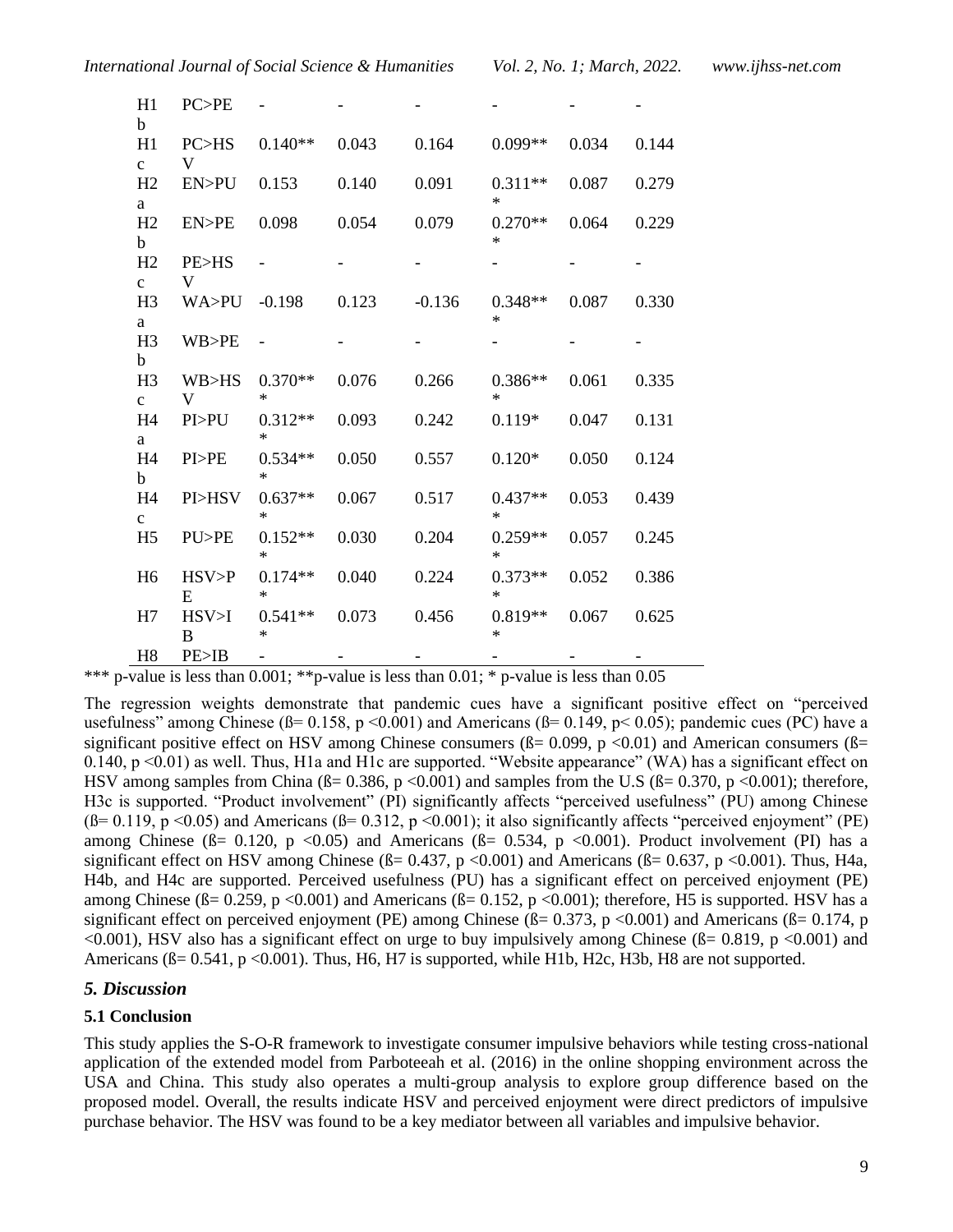Additionally, the results showed a strong relation between pandemic cues, perceived usefulness, and hedonic shopping value. Even though the pandemic situations were different in USA and China during data collection, the influence of the COVID-19 pandemic cue on consumers' impulsive behavior was supported by a multigroup analysis cross-culturally. That is, although some differences are observed on the path coefficients, the model fit well in both countries with no significant differences produced by the change in the chi squared.

## **5.2 Theoretical Contributions**

This study presents theoretical contributions for these results as follows: First, the study results emphasize that hedonic shopping value directly relates to impulsive purchase behavior in an unusual context, such as COVID-19 pandemic. Second, this study investigated the effects of product involvement to perceived usefulness, perceived enjoyment, and HSV. The result from Parboteeah and colleagues (2016) did not show significant relations between product involvement to perceived usefulness and enjoyment. This study not only confirmed these relations, but also supported a new relation of product involvement to HSV as well, and it concluded that product involvement positively affects hedonic and utilitarian experience with consumers in online context. Finally, congruent with Laato's and colleagues (2020) S-O-R framework, this study supports the assertion that relevant cues used as communication stimuli can explain unusual consumer behavior during the pandemic.

## **5.3 Limitations and Directions for Future Research**

Despite the theoretical contributions of this study, there are several limitations. First, the data was collected online using different convenience sample techniques. As a result, the age group distribution was different across countries. Next, the model should test the invariance produced by a specific product category. Future research can focus on different product categories. Finally, the utilitarian shopping value was not included in the proposed model. Future research should explore its relationship with impulsive behavior during the Pandemic.

# *Reference*

- Adams, Dennis A., R. Ryan Nelson, and Peter A. Todd (1992), "Perceived Usefulness, Ease of Use, and Usage of Information Technology: A Replication," *MIS Quarterly*, 227-247.
- Adelaar, Thomas, et al. (2003), "Effects of Media Formats on Emotions and Impulse Buying Intent," *Journal of Information Technology,* 18 (4), 247-266.
- Amoako-Gyampah, Kwasi, and Abdus F. Salam (2004), "An Extension of the Technology Acceptance Model in an ERP Implementation Environment," *Information & Management,* 41 (6), 731-745.
- Babin, Barry J., William R. Darden, and Mitch Griffin (1994), "Work and/or Fun: Measuring Hedonic and Utilitarian Shopping Value," *Journal of Consumer Research,* 20 (4), 644-656.
- Bauer, Hans H., Mark Grether, and Mark Leach (2002), "Building Customer Relations over the Internet." *Industrial Marketing Management,* 31 (2), 155-163.
- Bauer, Hans H., Nicola E. Sauer, and Christine Becker (2006), "Investigating the Relationship Between Product Involvement and Consumer Decision‐making Styles," *Journal of Consumer Behaviour,* 5 (4), 342-354.
- Beatty, Sharon E., and M. Elizabeth Ferrell (1998), "Impulse Buying: Modeling its Precursors." *Journal of Retailing,* 74 (2), 169-191.
- Bonneux, Luc, and Wim Van Damme(2006), "An Iatrogenic Pandemic of Panic." *Bmj,* 332 (7544), 786-788.
- Chang, Hyo-Jung, Molly Eckman, and Ruoh-Nan Yan (2011), "Application of the Stimulus-Organism-Response Model to the Retail Environment: the Role of Hedonic Motivation in Impulse Buying Behavior," *The International Review of Retail, Distribution and Consumer Research*, 21 (3), 233-249.
- Chakravarti, Amitav, and Chris Janiszewski (2003), "The Influence of Macro-level Motives on Consideration Set Composition in Novel Purchase Situations," *Journal of Consumer Research,* 30 (2), 244-258.
- Chang, Man Kit, and Waiman Cheung (2001), "Determinants of the Intention to Use Internet/WWW at Work: a Confirmatory Study." *Information & Management,* 39 (1), 1-14.
- Chung, Namho, Hyo Geun Song, and Hyunae Lee (2017), "Consumers' Impulsive Buying Behavior of Restaurant Products in Social Commerce," *International Journal of Contemporary Hospitality Management*.
- Cox, David (2009), "Predicting Consumption, Wine Involvement and Perceived Quality of Australian Red Wine," *Journal of Wine Research,* 20 (3), 209-229.
- Davis, Fred D (1989), "Perceived Usefulness, Perceived Ease of Use, and User Acceptance of Information Technology," *MIS Quarterly*, 319-340.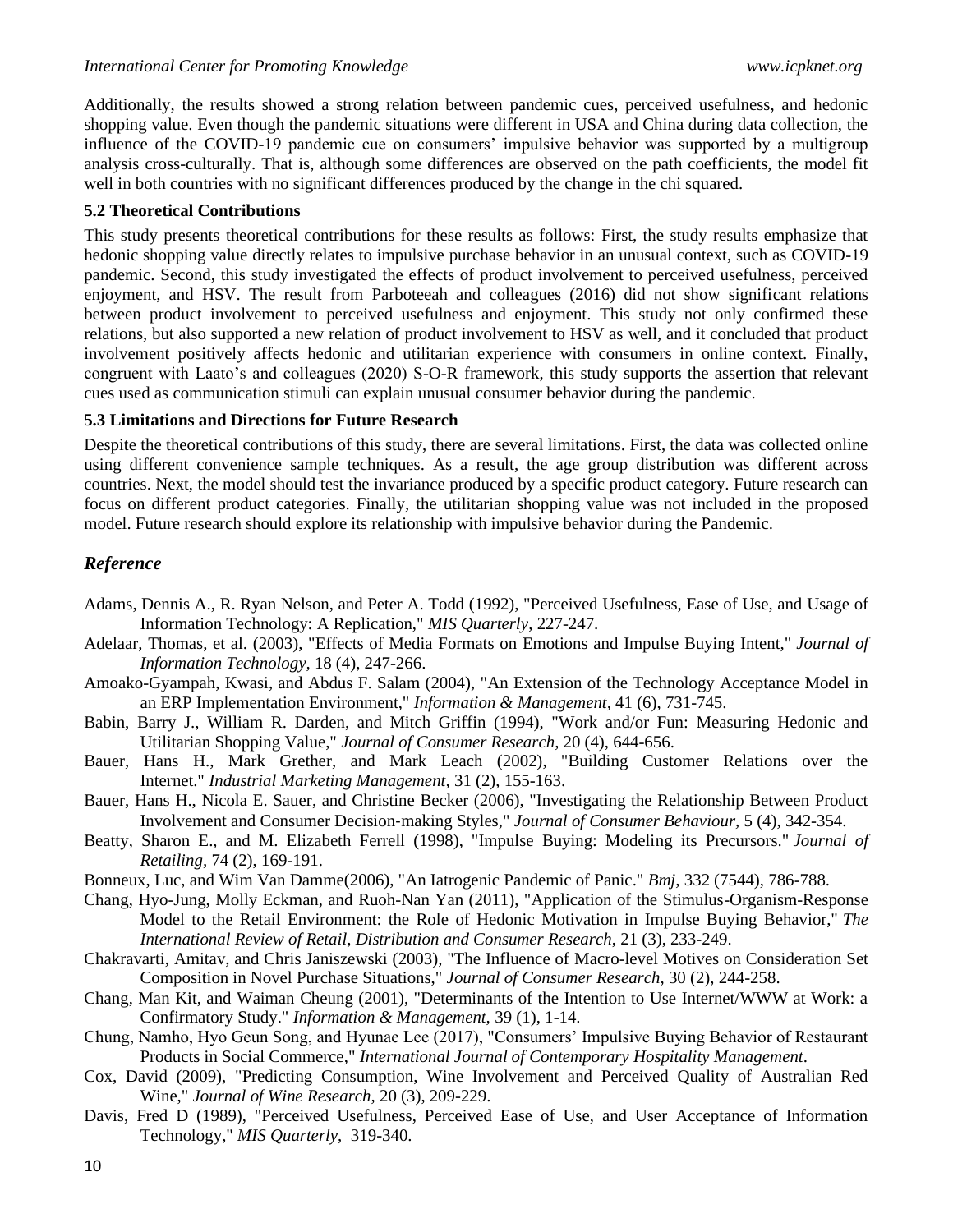- Davis, Fred D., Richard P. Bagozzi, and Paul R. Warshaw (1989), "User Acceptance of Computer Technology: A Comparison of Two Theoretical Models." *Management Science*, 35 (8), 982-1003.
- Dholakia, Utpal M (1998), "Involvement-response Models of Joint Effects: an Empirical Test and Extension," *ACR North American Advances*.
- Eroglu, Sevgin A., Karen A. Machleit, and Lenita M. Davis (2001), "Atmospheric Qualities of Online Retailing: A Conceptual Model and Implications," *Journal of Business Research*, 54 (2), 177-184.
- Fenech, Tino (1998), "Using Perceived Ease of Use and Perceived Usefulness to Predict Acceptance of the World Wide Web," *Computer Networks and ISDN Systems,* 30 (1-7), 629-630.
- Floh, Arne, and Maria Madlberge (2013), "The Role of Atmospheric Cues in Online Impulse-Buying Behavior," *Electronic Commerce Research and Applications,* 12(6), 425-439.
- Fornell, Claes, and David F. Larcker (1981), "Evaluating Structural Equation Models with Unobservable Variables and Measurement Error," *Journal of Marketing Research,* 18(1), 39-50.
- Griffin, Mitch, Barry J. Babin, and Doan Modianos (2000), "Shopping Values of Russian Consumers: the Impact of Habituation in a Developing Economy," *Journal of Retailing,* 76 (1), 33-52.
- Hair Jr, Joseph F., et al (2016), *A Primer on Partial Least Squares Structural Equation Modeling (PLS-SEM)*. London: SAGE Publications.
- Henry, Paul, Steve Charters, and Simone Pettigrew (2006), "Product Involvement and the Evaluation of Wine Quality," *Qualitative Market Research: An International Journal*.
- Hofstede, Geert, Gert Jan Hofstede, and Michael Minkov (2005), *Cultures and Organizations: Software of the Mind*. Vol. 2. New York: Mcgraw-hill.
- Holbrook, Morris B., and Rajeev Batra (1987), "Assessing the Role of Emotions as Mediators of Consumer Responses to Advertising." *Journal of Consumer Research,* 14 (3), 404-420.
- Hu, Li-tze, and Peter M. Bentler (1999), "Cutoff Criteria for Fit Indexes in Covariance Structure Analysis: Conventional Criteria Versus New Alternatives," *Structural Equation Modeling: a Multidisciplinary Journal,* 6(1), 1-55.
- Juhl, Hans Jørn, and CARSTEN S. Poulsen (2000), "Antecedents and Effects of Consumer Involvement in Fish as a Product Group," *Appetite,* 34 (3), 261-267.
- Khalifa, Mohamed, and Kathy Shen (2007), "System Design Effects on Online Impulse-Buying," *ICIS 2007 Proceedings,* 110.
- Kim, Sojung, and Matthew S. Eastin (2011), "Hedonic Tendencies and the Online Consumer: An Investigation of the Online Shopping Process," *Journal of Internet Commerce*, 10 (1), 68-90.
- Kleiser, Susan Bardi, and Judy A. Wagner (1999), "Understanding the Pioneering Advantage from the Decision Maker's Perspective: The Case of Product Involvement and the Status Quo Bias," *ACR North American Advances.*
- Kokkinaki, Flora (1999), "Predicting Product Purchase and Usage: the Role of Perceived Control, Past Behavior and Product Involvement," *ACR North American Advances*.
- Kukar-Kinney, Monika, Angeline Close Scheinbaum, and Tobias Schaefers (2016), "Compulsive Buying in Online Daily Deal Settings: An Investigation of Motivations and Contextual Elements," *Journal of Business Rresearch,* 69 (2), 691-699.
- Laato, Samuli, et al (2020), "Unusual Purchasing Behavior During the Early Stages of the COVID-19 Pandemic: The Stimulus-Organism-Response Approach," *Journal of Retailing and Consumer Services,* 57, 102224.
- Lai, Wen-Tai, and Ching-Fu Chen (2011), "Behavioral Intentions of Public Transit Passengers—The Roles of Service Quality, Perceived Value, Satisfaction and Involvement," *Transport Policy,* 18 (2), 318-325.
- LaRose, Robert (2001), "On the Negative Effects of E-commerce: A Sociocognitive Exploration of Unregulated On-line Buying," *Journal of Computer-Mediated Communication*, 6(3), JCMC631.
- Lee, Seunghwan, and Dae-Young Kim (2018), "The Effect of Hedonic and Utilitarian Values on Satisfaction and Loyalty of Airbnb Users," *International Journal of Contemporary Hospitality Management*.
- Li, Mo, et al. (2020), "How Does a Public Health Emergency Motivate People's Impulsive Consumption? an Empirical Study During the COVID-19 Outbreak in China," *International Journal of Environmental Research and Public Health,* 17 (14), 5019.
- Li, Yujie (2019), "Consumers' Perceived Usefulness of Online Reviews: Effects of Emotional Certainty and Product Involvement," *Social Behavior and Personality: an International Journal,* 47 (9), 1-16.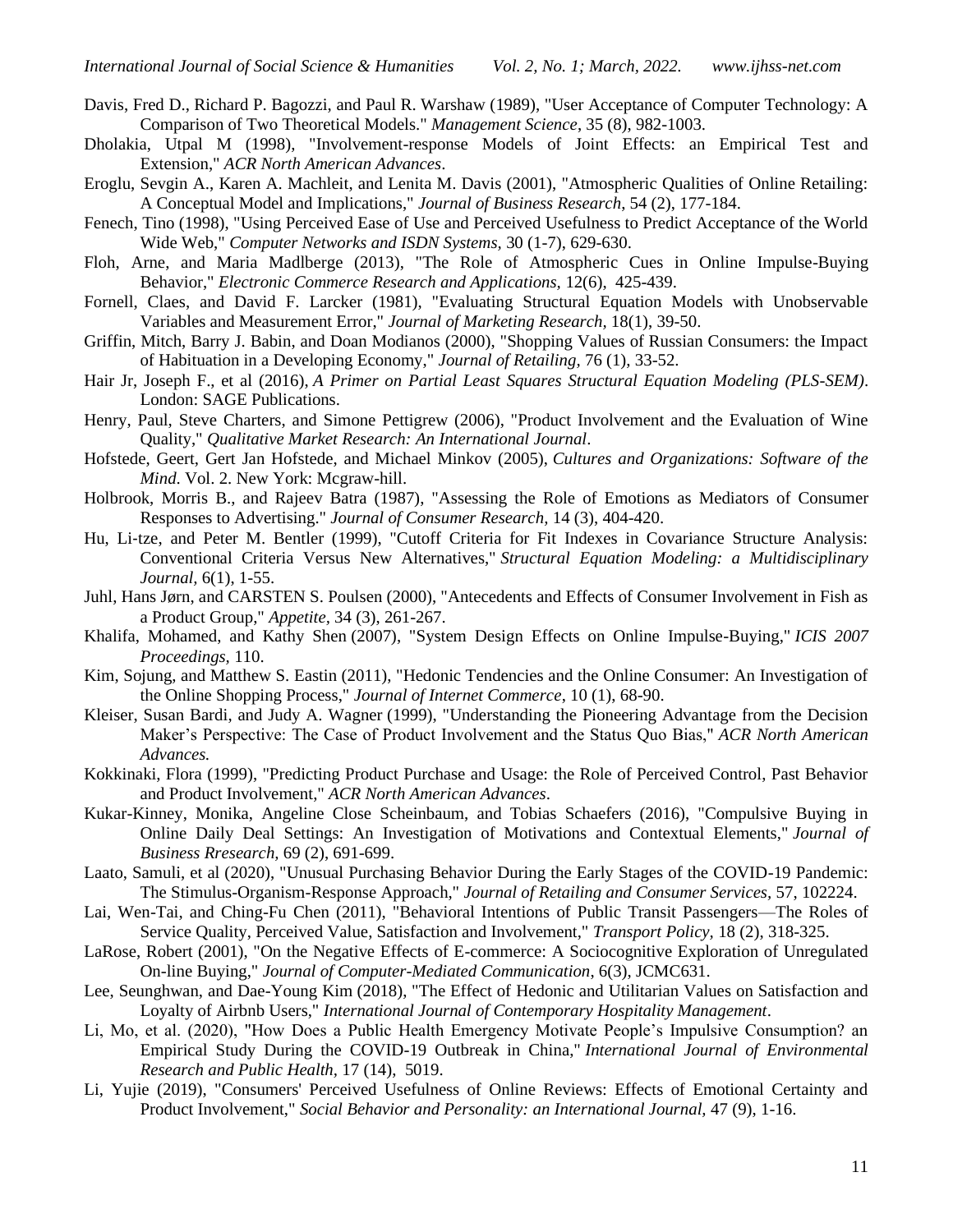- Lim, Se Hun, Sukho Lee, and Dan J. Kim (2017), "Is Online Consumers' Impulsive Buying Beneficial for Ecommerce Companies? An Empirical Investigation of Online Consumers' Past Impulsive Buying Behaviors." *Information Systems Management*, 34(1), 85-100.
- Mazaheri, Ebrahim, Marie-Odile Richard, and Michel Laroche (2011), "Online Consumer Behavior: Comparing Canadian and Chinese Website Visitors," *Journal of Business Research,* 64 (9), 958-965.
- Mehrabian, Albert, and James A. Russell (1974), *An approach to environmental psychology*. Cambridge: the MIT Press.
- Mittal, Banwari (1995), "A Comparative Analysis of Four Scales of Consumer Involvement," *Psychology & Marketing,* 12(7), 663-682.
- Mohan, Geetha, Bharadhwaj Sivakumaran, and Piyush Sharma (2013), "Impact of Store Environment on Impulse Buying Behavior," *European Journal of Marketing*.
- Nunnally, Jum C., and Ira H. Bernstein (1994), Psychometric Theory (3rd ed.). New York: McGraw-Hill.
- Palmer, Jonathan W (2002), "Web Site Usability, Design, and Performance Metrics," *Information Systems Research,* 13 (2) 151-167.
- Parboteeah, D. Veena, D. Christopher Taylor, and Nelson A. Barber (2016), "Exploring Impulse Purchasing of Wine in the Online Environment." *Journal of Wine Research,* 27 (4), 322-339.
- Parboteeah, D. Veena, Joseph S. Valacich, and John D. Wells (2009), "The Influence of Website Characteristics on a Consumer's Urge to Buy Impulsively," *Information Systems Research,* 20 (1), 60-78.
- Piron, Francis (1991), "Defining Impulse Purchasing," *Advances in Consumer Research*, *18* (1), 509–514.
- Prashar, Sanjeev, T. Sai Vijay, and Chandan Parsad (2017), "Effects of Online Shopping Values and Website Cues on Purchase Behaviour: A Study Using S–O–R Framework," *Vikalpa,* 42 (1), 1-18.
- Ramanathan, Suresh, and Geeta Menon (2006), "Time-varying Effects of Chronic Hedonic Goals on Impulsive Behavior," *Journal of Marketing Research,* 43 (4), 628-641.
- Ramayah, T., and Joshua Ignatius (2005), "Impact of Perceived Usefulness, Perceived Ease of Use and Perceived Enjoyment on Intention to Shop Online," *ICFAI Journal of Systems Management (IJSM),* 3 (3), 36-51.
- Rahman, Imran, and Dennis Reynolds (2015), "Wine: Intrinsic Attributes and Consumers' Drinking Frequency, Experience, and Involvement," *International Journal of Hospitality Management,* 44, 1-11.
- Rook, Dennis W., and Robert J. Fisher (1995), "Normative Influences on Impulsive Buying Behavior," *Journal of Consumer Research,* 22 (3), 305-313.
- Shiv, Baba, and Alexander Fedorikhin (1999), "Heart and Mind in Conflict: The Interplay of Affect and Cognition in Consumer Decision Making," *Journal of Consumer Research,* 26(3), 278-292.
- Shukla, Paurav, and Barry J. Babin (2013), "Effects of Consumer Psychographics and Store Characteristics in Influencing Shopping Value and Store Switching," *Journal of Consumer Behaviour,* 12 (3), 194-203.
- Sood, James, and Yukio Nasu (1995), "Religiosity and Nationality: An Exploratory Study of Their Effect on Consumer Behavior in Japan and the United States," *Journal of Business Research,* 34 (1), 1-9.
- Steenkamp, Jan-Benedict EM, and Hans Baumgartner (1998), "Assessing Measurement Invariance in Crossnational Consumer Research," *Journal of Consumer Research,* 25 (1), 78-90.
- Taylor, Charles R., Gordon E. Miracle, and R. Dale Wilson (1997), "The impact of Information Level on the Effectiveness of US and Korean Television Commercials," *Journal of Advertising,* 26 (1), 1-18.
- Taylor, D. Christopher, D. Veena Parboteeah, and Michael Snipes (2010), "Winery Websites: Effectiveness Explored," *Journal of Business Administration Online,* 9 (2) 1-11.
- Van der Heijden, Hans, Tibert Verhagen, and Marcel Creemers (2003), "Understanding Online Purchase Intentions: Contributions from Technology and Trust Perspectives," *European Journal of Information Systems,* 12 (1), 41-48.
- Wells, John D., Veena Parboteeah, and Joseph S. Valacich (2011), "Online Impulse Buying: Understanding the Interplay Between Consumer Impulsiveness and Website Quality," *Journal of the Association for Information Systems,* 12 (1), 3.
- Xiao, Huan, Zhenduo Zhang, and Li Zhang (2020), "A Diary Study of Impulsive Buying During the COVID-19 Pandemic," *Current Psychology*, 1-13.
- Xu, Yingjiao (2007), "Impact of Store Environment on Adult Generation Y Consumers' Impulse Buying," *Journal of Shopping Center Research,* 14 (1), 39-56.